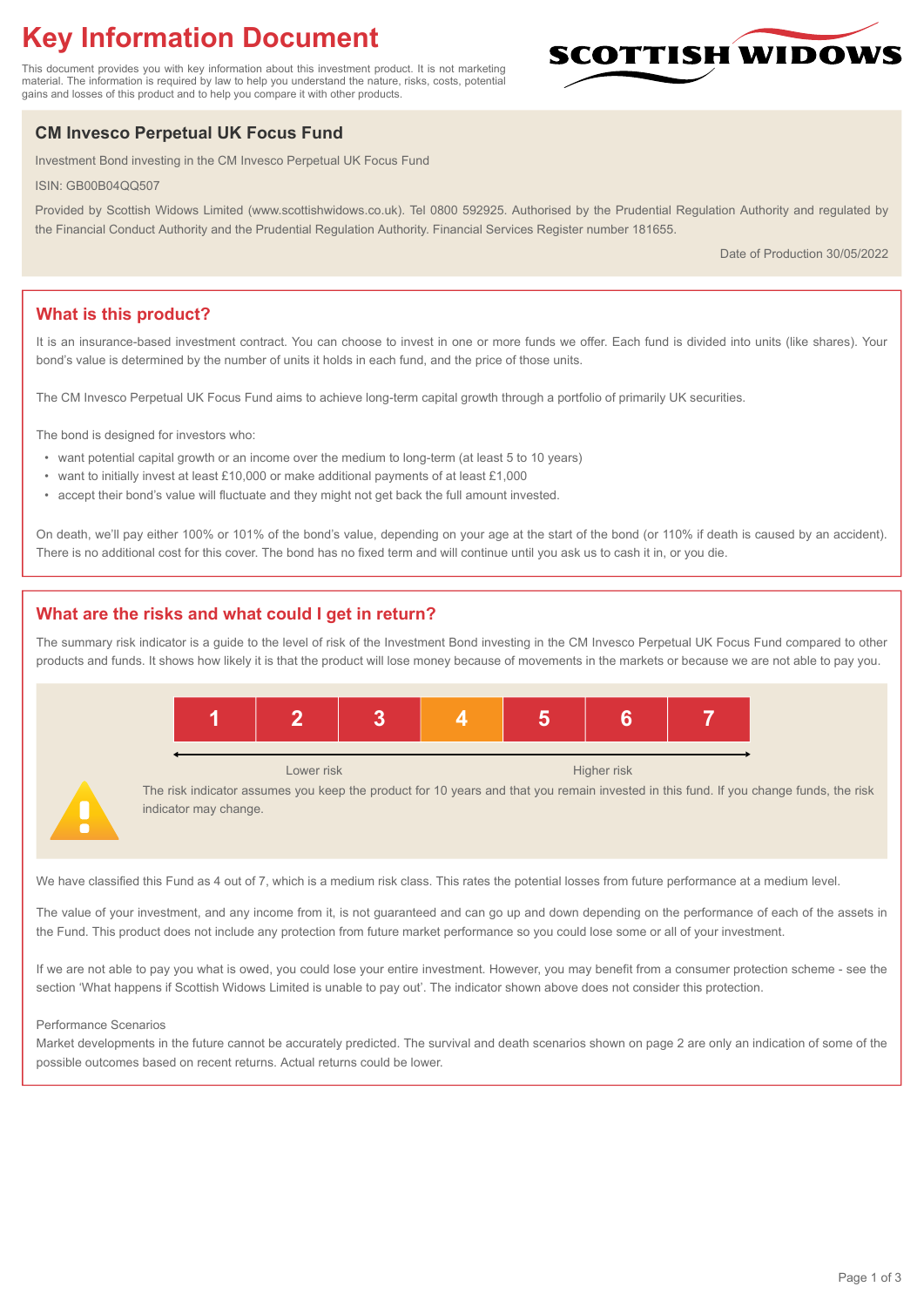

#### **What are the risks and what could I get in return? (continued)**

This table shows the money you could get back over the next 10 years, under different scenarios, assuming that you invest £10,000. The figures below assume no withdrawals are taken and do not allow for any Large Fund Bonus which may apply. The scenarios shown illustrate how your investment could perform. You can compare them with the scenarios of other products. The scenarios presented are an estimate of future performance based on evidence from the past on how the value of this investment varies, and are not an exact indicator. What you get will vary depending on how the market performs and how long you keep the investment. The stress scenario shows what you might get back in extreme market circumstances, and it does not take into account the situation where we are not able to pay you. The death scenario assumes investments perform in line with the moderate scenario.

The figures shown include all the costs of the product itself, but may not include all the costs that you pay to your adviser. The figures do not take into account your personal tax situation, which may also affect how much you get back. Before deciding to invest, you should read the Additional Information Document for more information on the risks and what you might get back. See page 2 for information on how the performance scenarios are calculated.

| <b>Investment £10,000</b> |                                                    |           |                                             |           |  |  |
|---------------------------|----------------------------------------------------|-----------|---------------------------------------------|-----------|--|--|
|                           |                                                    | 5 years   | 10 years<br>(Recommended<br>holding period) |           |  |  |
| <b>Survival Scenarios</b> |                                                    |           |                                             |           |  |  |
| <b>Stress scenario</b>    | £1,539<br>What you might get back after costs      |           | £3,903                                      | £2,473    |  |  |
|                           | $-84.61%$<br>Average return each year              |           | $-17.15%$                                   | $-13.04%$ |  |  |
| Unfavourable scenario     | What you might get back after costs<br>£8,215      |           | £7,188                                      | £7,008    |  |  |
|                           | Average return each year                           | $-17.85%$ | $-6.39%$                                    | $-3.49%$  |  |  |
| Moderate scenario         | What you might get back after costs                | £10,355   | £12,016                                     | £14,471   |  |  |
|                           | Average return each year                           | 3.55%     | 3.74%                                       | 3.76%     |  |  |
| Favourable scenario       | What you might get back after costs                | £12,936   | £19,907                                     | £29,614   |  |  |
| Average return each year  |                                                    | 29.36%    | 14.76%                                      | 11 47%    |  |  |
| <b>Death scenarios</b>    |                                                    |           |                                             |           |  |  |
| Insured event             | What your beneficiaries might get back after costs | £10,459   | £12,136                                     | £14,615   |  |  |

#### **What happens if Scottish Widows is unable to pay out?**

Your Plan is fully covered by the Financial Services Compensation Scheme. More information about compensation arrangements is available from the Financial Services Compensation Scheme, who can be contacted on 0800 678 1100 or 0207 741 4100 or via their website at www.fscs.org.uk

## **What are the costs?**

The Reduction in Yield (RIY) shows what impact the total costs you pay will have on the investment return you might get. The total costs take into account one-off, ongoing and incidental costs. The amounts shown here are the cumulative costs of the product itself, for three different holding periods. The monetary figures shown assume you invest £10,000 and investments perform in line with the moderate scenario. The figures are estimates and may change in the future. The person selling you or advising you about this product may charge you other costs. If so, this person will provide you with information about these costs, and show you the impact that all costs will have on your investment over time.

| <b>Investment £10,000</b>       |                             |                              |                            |  |  |  |
|---------------------------------|-----------------------------|------------------------------|----------------------------|--|--|--|
| <b>Scenarios</b>                | If you cash in after 1 year | If you cash in after 5 years | If you cash in at 10 years |  |  |  |
| Total costs                     | £242                        | £1,043                       | £2,133                     |  |  |  |
| Impact on return (RIY) per year | 2.37%                       | 1.95%                        | 1.90%                      |  |  |  |